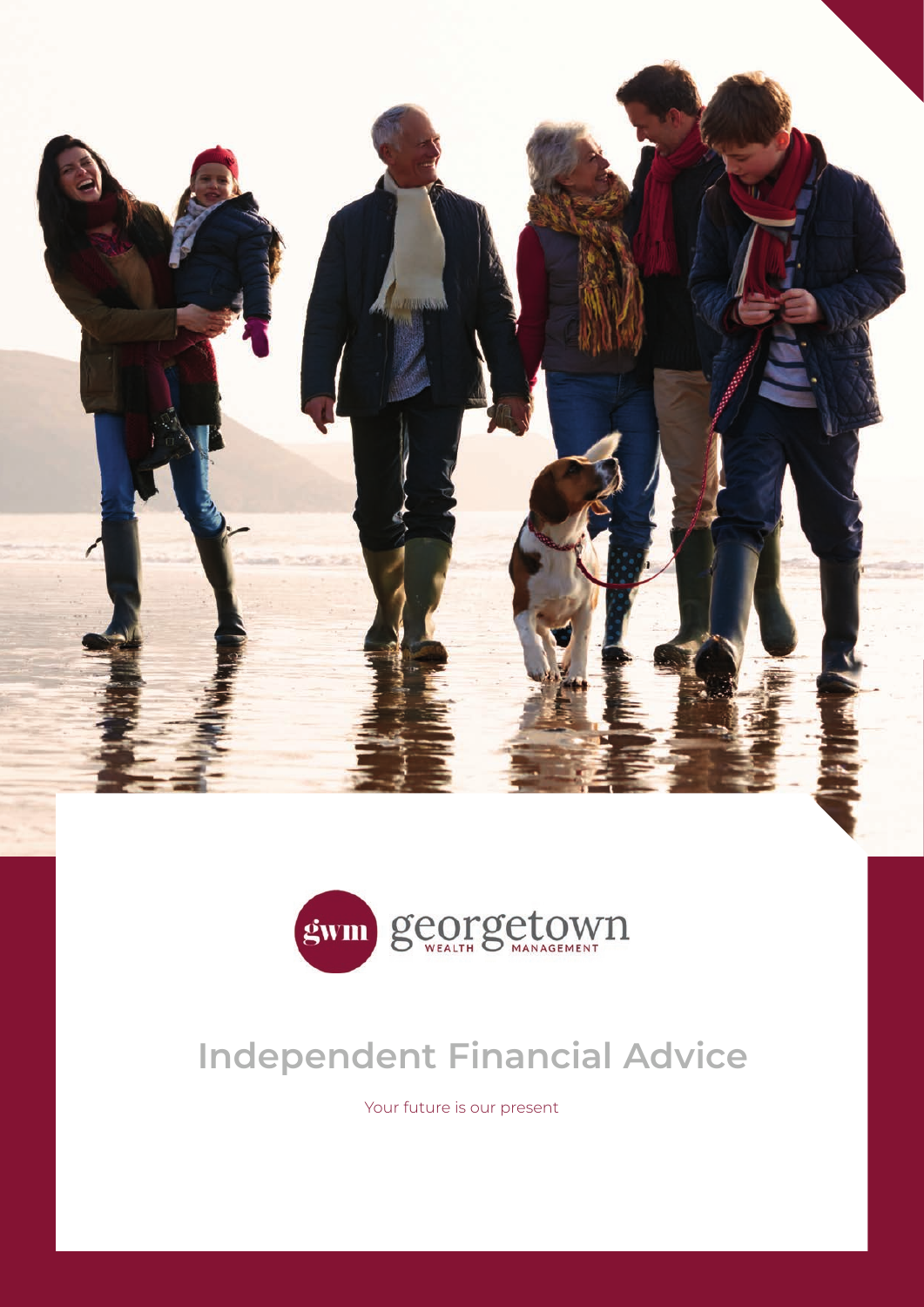*'Someone is sitting in the shade today because someone planted a tree a long time ago'.* 

We believe that without a plan, life's key milestones will just be a wish. Whether you are saving for a home, a wedding, your child's education, starting a family, or thinking about retiring - good financial planning can help turn your goals to reality. Whether you are looking to build, grow or preserve your wealth, we listen to you and help you along the way.

Our solutions begin with you. Whatever stage of life or business you are in, we believe that a personalised financial plan built around you and your vision will support your life's journey and

help steer you well towards your goals.

As a team, we have over 90 years' of financial services and wealth management experience. We are also a family business and therefore, not only are we able to offer exceptional financial planning and wealth management advice, but we also understand the challenges and growth aspirations of SME / family businesses.

We work with families, businesses, and private clients across the country with offices in Glasgow and London.



### **About Georgetown Wealth Management**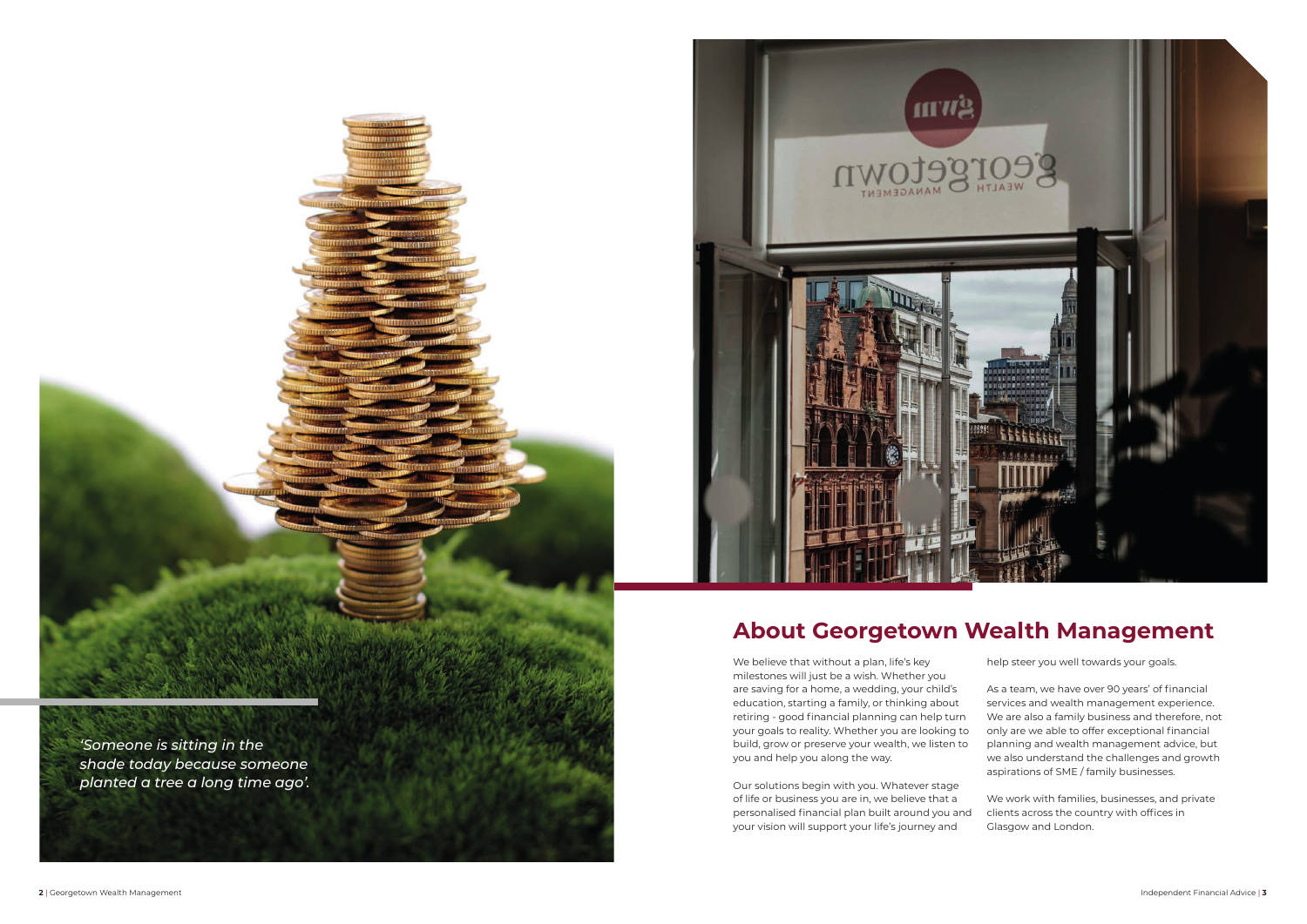When thinking about retirement, it is never too late to get started. We understand that everyone will have different feelings and aspirations towards retirement and that is what makes it exciting. However, the common goal will be the same; to ensure that you have enough money for the life that you want when retirement comes. Upon approaching retirement,

you may have several different pension plans you have paid into throughout your working career. We can help ease the hassle for you and advise you on how to structure your plans to help address your capital and income requirements from your retirement date onwards.

Talk to us now about your retirement dreams and lets start putting your plan in place.



### **Investment Planning**

When it comes to investing, it is vital to have professional, reliable wealth management advice to help you achieve your financial goals. Working with you, we will put a plan together taking account of your end goals and attitude to risk along the way.

#### **Protection Planning**

In a world where we are quick to insure our home, valuables, and our pets, many of us forget to insure the most important things; ourselves, our loved ones and our income. Talk to us about taking simple steps to set up your personal protection plan and start protecting those things most important to you.



When it comes to running your business, we know that it can feel like there is not enough time in the day. With the help of a financial adviser and thorough planning, we can help you and your employees build a plan for financial security. As your business grows and becomes more complex, we can evolve and flex your plan as your circumstances change.

### **Access to other Professional Services Providers**

Your circumstances may require the help of other Professional Services advisers such as lawyers, accountants, or estate agents. We appreciate that your time is precious and so, we can put you in touch with other experts at your convenience to fit your individual needs and preferences. Just ask us about this service.



### **Independence without compromise**

We provide independent financial advice and have our own carefully researched investment solutions to suit each client, which are reviewed on a regular basis. These take full account of your own personal circumstances and attitude towards risk.

With this expert guidance, we can help you protect and grow your assets.

## **Our Services**

#### **Strategic Financial Planning for your future**

We are specialists in financial planning and wealth management helping to create the lifestyle and future that you want. Nobody can foresee the future, however, with our help creating your financial plan, you can rest assured that you will be much better prepared for life's uncertainties whilst ensuring that your loved ones are looked after.







#### **Advice for Business Owners**

### **Retirement Planning**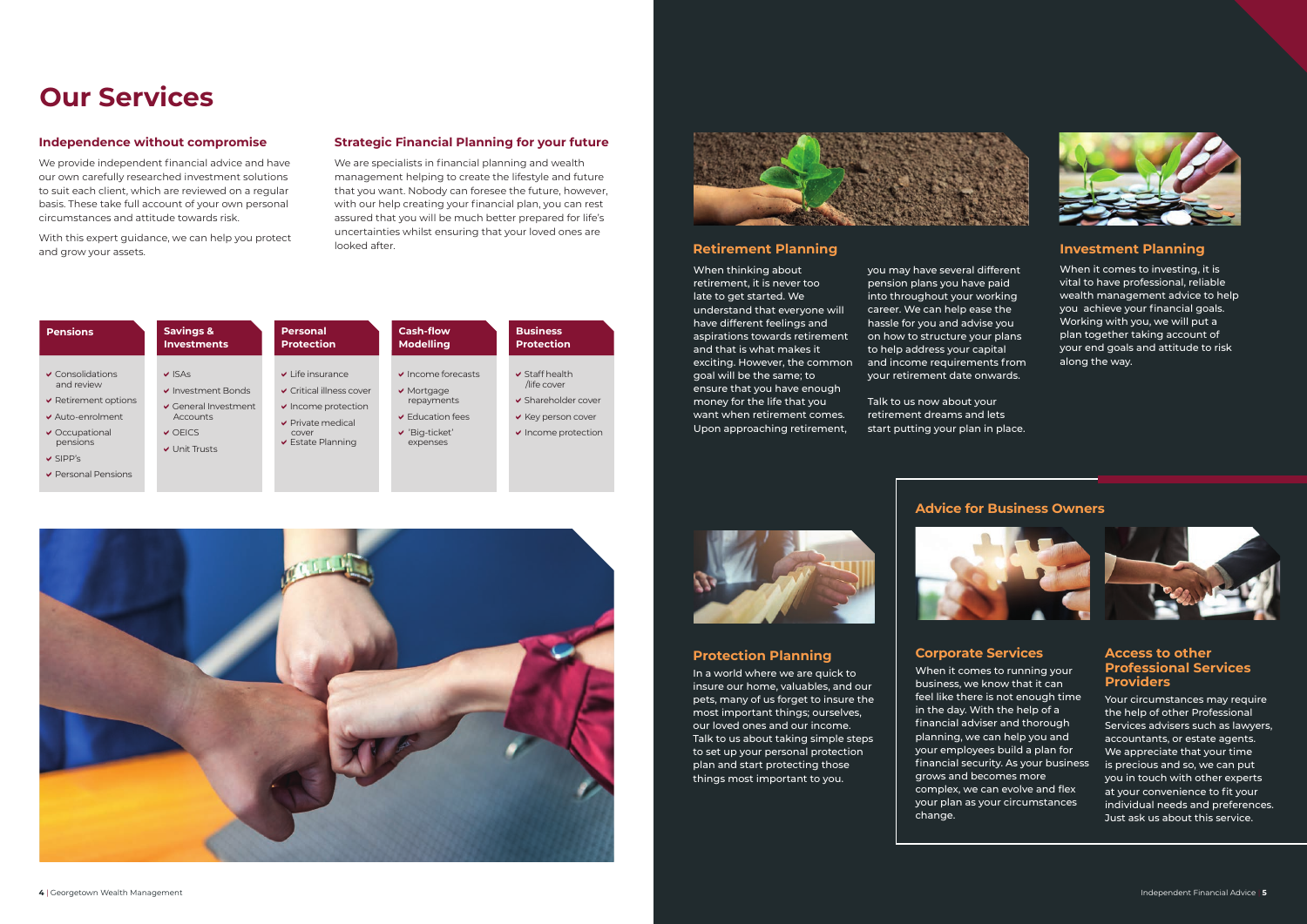In a highly regulated and complicated financial world, we believe in making things simple and straight forward for you. We take away any worries you might have in respect of your financial goals and get started on planning for your future.

We also believe in building lasting relationships with our clients and place this at the heart of everything we do.

We work with you to bring bespoke solutions to help grow, manage or preserve your wealth. We enjoy seeing things from your perspective – life through a different lens – to fully understand your circumstances and life's goals.

That is why 100% of our new clients choose us because of the recommendation of an existing client. We are proud of this statistic and think it is testament to the way we work with our clients and the quality and success of our advice.

### Our values are what sets us apart from the rest. **66** Our values are what sets **99**<br>us apart from the rest.





## **What makes us different?**

## **your lens**

For a between building lastange stationary interventionary the and the stationary of the control of the control of the control of the control of the control of the control of the control of the control of the control of th We are a friendly and personable team. We like to listen to you so that we have a deep understanding of your story, dreams, and ambitions. We care about our relationships with our clients, and how we deliver a quality service - we think that matters a lot.



Ensuring that we add value to you and your financial plan, whatever changes in life and business that you face is important to us. We have a set of values that will help us thrive internally with our talented team and externally with you, our clients.



### **Our Values**

### **A people business**

We are a family business - we work with individuals, SMEs and other family businesses.

We encourage ongoing development and training for all our staff and invest in our own people. This means that we can continually add value to our clients.



### **Personable**